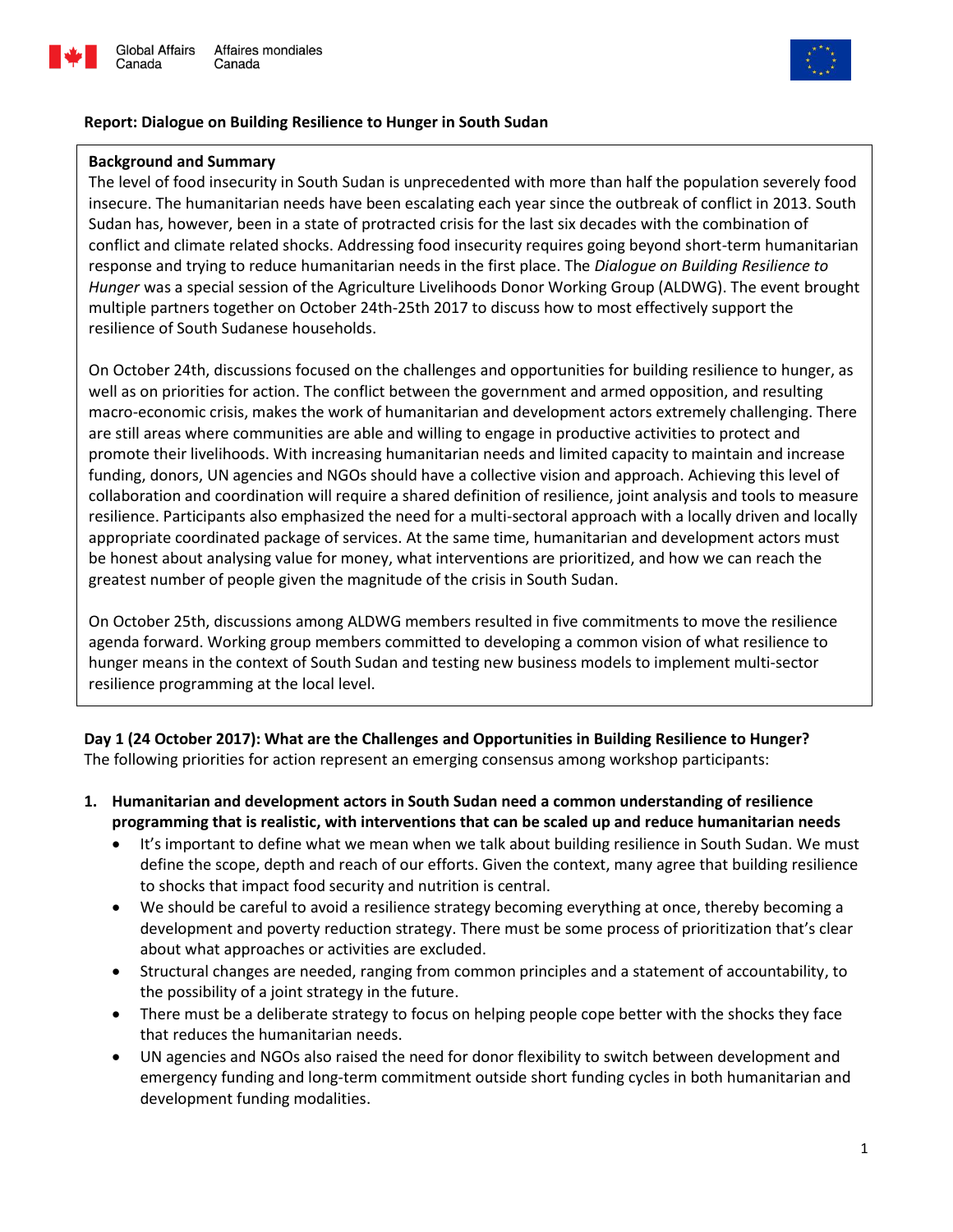- **2. Programming that builds resilience to shocks must be informed by a strong multi-hazard risk analysis that can map shocks and vulnerabilities at the local level**
	- There is analysis of the main shocks and factors that improve resilience to shocks in South Sudan at the country level with the Resilience Context Analysis, but large data gaps exist, and mechanisms are needed that would enable more localised analysis for joint planning.
	- We must understand the characteristics (or capacities) that make households resilient to shocks, and the multi-dimensional causes of vulnerability.
	- Integrated programming (including humanitarian-development coordination) will require data on vulnerability and resilience that can help categorize and understand different groups of people. Tools such as the Resilience Index Measurement and Analysis or others could be used across sectors to measure progress on building resilience to hunger.
- **3. Building resilience to hunger and malnutrition requires multi-sectoral programming based on joint analysis**
	- Donors, agencies and NGOs should adopt a collective approach to programming, rather than staying in sectors, in order to have an impact on building resilience.
	- Common zonal targeting based on a standard package of services is an option to guide programming. Resilience-based programming should also be people focused and relevant for priorities that are locally defined. We must be realistic in acknowledging and addressing possible tensions between participatorycommunity led processes and multi-sectoral interventions that can be taken to scale.
	- The value for money of different approaches to build resilience must be considered given the unprecedented levels of food insecurity in South Sudan. We must be aware of the trade-offs that may occur with co-location of investments if resources are drawn away from other areas.
	- Examples of priority interventions participants noted include: food security and nutrition interventions (nutrition sensitive agriculture); WASH; community asset-creation; livestock value chains with focus on treatment, vaccination and CAHWs; disaster risk reduction; health services; urban agriculture, interventions in social protection such as cash transfers; financial literacy with IGAs, savings/loans services, and functional literacy.
- **4. Including the government or local community and their governance structures in resilience interventions will be essential for fostering the will and capacity to sustain long-term change**
	- Despite weak state systems, there is an opportunity to invest in high capacity individuals and communities.
	- Without embedding resilience approaches firmly within structures that will remain present in communities, gains will be lost. Interventions should be designed with an exit plan in mind.
	- More ex-post evaluation is needed to judge the effectiveness of interventions two to five years after an intervention took place in order to assess the sustainability of locally driven change.
- **5. In South Sudan, conflict is one of the biggest and most disruptive shocks people face and we need thorough analysis on how best to mitigate and adapt to this recurrent shock**
	- Many of the challenges related to building households resilient to hunger in South Sudan stem from the devastating impacts of the macro-level political conflict in South Sudan. However, local level conflicts can be disruptive as well.
	- There is a need to understand how we can work better within the existing circumstances and help people mitigate and adapt to conflict for those in both stable and unstable areas (E.g. investing in mechanisms for resolving community conflict, mobile assets, and the livestock migration conference).